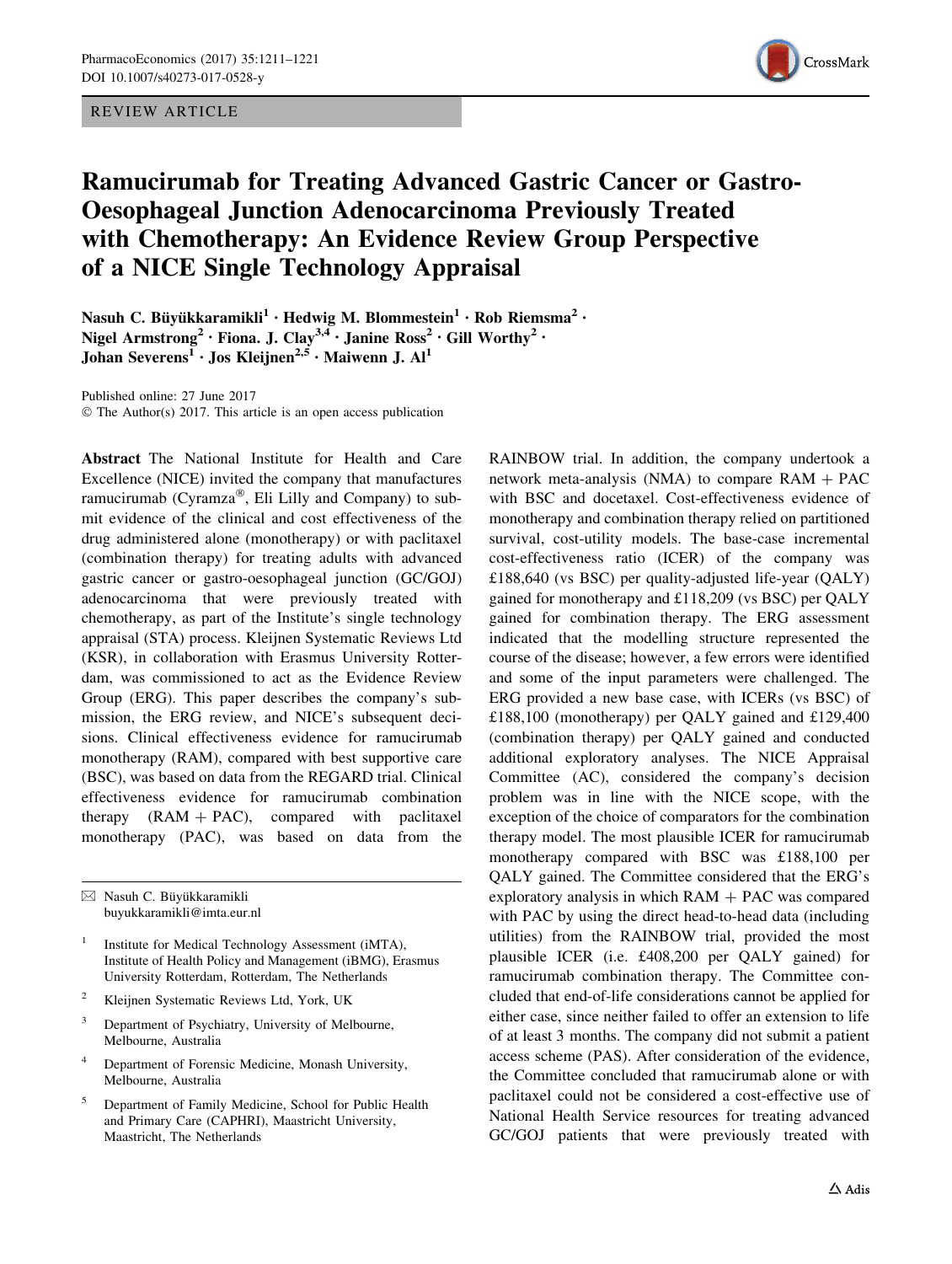chemotherapy, and therefore its use could not be recommended. We might wonder if a complete STA process is necessary for treatments without a PAS, which are, according to the company's submission, already associated with ICERs far above the currently accepted threshold in all (base-case, sensitivity and scenario) analyses.

# Key Points for Decision Makers

Ramucirumab (RAM) monotherapy and combination therapy seem to be clinically effective for treating advanced gastric cancer or gastro-oesophageal junction adenocarcinoma patients who were previously treated by chemotherapy, as both treatments (monotherapy and combination therapy) lead to limited increase in overall survival and progression-free survival compared with best supportive care (BSC) and paclitaxel alone, respectively, from REGARD and RAINBOW trials.

The evidence review group (ERG) considered that other comparators than BSC and docetaxel, which were mentioned in the scoping document (e.g. paclitaxel, irinotecan etc.) should also have been included. Furthermore, the ERG mentioned that the results of the indirect treatment comparison (ITC) should be interpreted with caution, due to considerable heterogeneity between the trials and the exclusion of potentially relevant trials from the ITC by the company. Finally, the ERG had concerns on the generalizability of the evidence to the UK patient population.

The Appraisal Committee (AC) considered that paclitaxel is the most appropriate comparator for the combination therapy, as its comparative effectiveness is based on direct evidence. The AC also considered some of the inputs should be adjusted for the UK population.

In the end, it was concluded that ramucirumab alone or with paclitaxel could not be considered a costeffective use of National Health Service resources.

In this appraisal, all incremental cost-effectiveness ratios (ICERs) from the company submission (basecase, sensitivity/scenario analyses) were far above the currently accepted threshold. For these cases, a faster procedure appraisal might be more efficient.

## 1 Introduction

The National Institute for Health and Care Excellence (NICE) is an independent organization providing national guidance on promoting good health and preventing and treating ill health [\[1](#page-9-0)]. The single technology appraisal (STA) process is designed to provide recommendations on a single product, device or other technology with a single indication. The process covers new technologies and enables NICE to produce guidance shortly after the technology is introduced into the UK. The NICE Appraisal Committee (AC) obtains relevant evidence from several sources: the company submission (CS), a report from the appointed independent Evidence Review Group (ERG) and advice from consultees (i.e. patients, experts and other stakeholders). The CS includes a written report and a mathematical model that describes the clinical and cost effectiveness of the technology under investigation. The ERG, an external organization independent of the NICE, reviews the CS and produces a summary report and provides a critique of the submitted evidence. After consideration of all the relevant evidence, the AC formulates preliminary guidance in the form of the Appraisal Consultation Document (ACD) as to whether or not to recommend the intervention. The stakeholders are invited to comment on this ACD and the submitted evidence. A subsequent ACD may be produced or a Final Appraisal Determination (FAD) is issued. Once published, NICE technology guidance provides a legal obligation for NHS providers to reimburse technologies that have been approved. This paper presents a summary of the ERG report and the development of NICE guidance based on the findings of the AC for the STA of ramucirumab (alone or in combination with paclitaxel), for treating advanced gastric cancer or gastro-oesophageal junction (GC/GOJ) adenocarcinoma previously treated with chemotherapy. Full details of all the relevant appraisal documents can be found on the NICE website [[2\]](#page-9-0).

# 2 The Decision Problem

The indication GC/GOJ refers to cancers that originate in the lining of the stomach and the gastro-oesophageal junction. GC/GOJs are rare (designated orphan status by the European Medicines Agency [EMA]) and aggressive cancers. The annual incidence of GC/GOJ is low in the UK; in 2012, there were 5637 new cases of GC and 3085 new cases of GOJ [[3\]](#page-9-0). Of patients diagnosed with GC,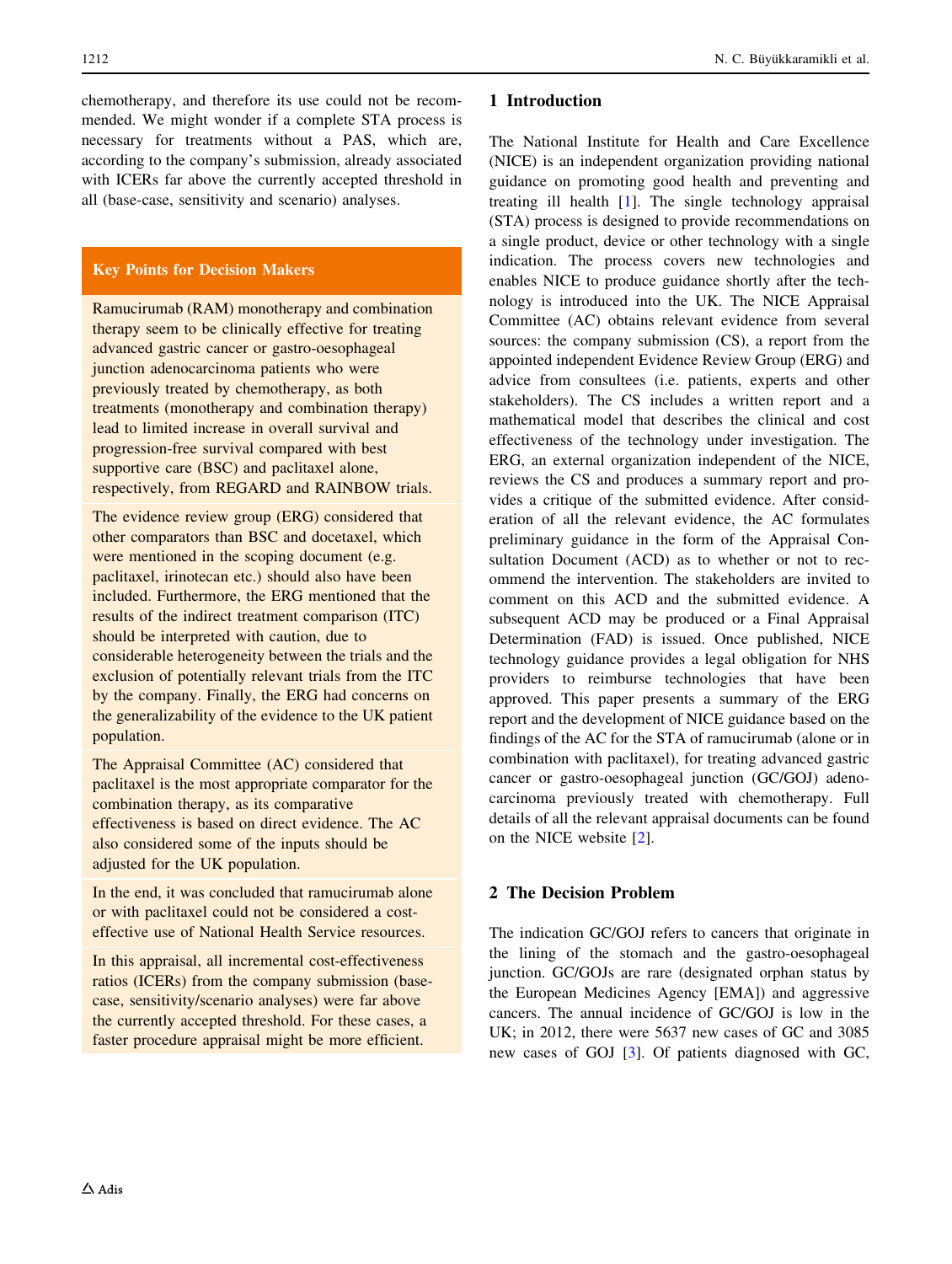approximately 80% are diagnosed with advanced, metastatic disease [[4\]](#page-9-0). The prognosis in this group is very poor with a 5-year survival rate of approximately 5% [[5\]](#page-9-0).

For inoperable patients with advanced GC/GOJ, chemotherapy is administered. The standard first-line treatment in the UK is a regimen comprising a fluoropyrimidine and a platinum agent, with or without an anthracycline [[6](#page-9-0)]. For GC/GOJ, there are two NICE guidance documents available, capecitabine in combination with a platinum-based regimen [\[7](#page-9-0)], and trastuzumab in combination with fluoropyrimidine [\[8](#page-9-0)], both recommended for first-line treatment.

There is currently no established second-line treatment and as a consequence, second-line treatments for GC/GOJ patients vary [[6\]](#page-9-0). Docetaxel, paclitaxel (PAC) and irinotecan are among the therapies that are administered.

Ramucirumab is a human receptor-targeted monoclonal antibody that specifically binds to the vascular endothelial growth factor receptor. It is approved and has been designated orphan status by the EMA  $[10, 11]$  $[10, 11]$  $[10, 11]$  for the treatment of adult patients with advanced GC/GOJ with disease progression after prior platinum or fluoropyrimidine chemotherapy:

- in combination with paclitaxel  $(RAM + PAC)$ ;
- as monotherapy (RAM), in patients for whom treatment in combination with PAC is not appropriate.

The remit of this appraisal was specified by NICE's final scope [\[2](#page-9-0)], which was to assess the clinical and cost effectiveness of ramucirumab within its licensed indication. In line with its license, the scope addressed the use of  $RAM + PAC$  as well as RAM; the latter option being for patients in which treatment in combination with PAC is inappropriate. The comparators listed in the scope were docetaxel monotherapy, irinotecan monotherapy, irinotecan- and fluorouracil-based therapy (FOLFIRI), PAC monotherapy and best supportive care (BSC).

# 3 The Independent Evidence Review Group (ERG) Report

Kleijnen Systematic Reviews Ltd (KSR), in collaboration with Erasmus University Rotterdam, acted as the ERG, and reviewed the evidence on the clinical and cost effectiveness of  $RAM + PAC$  and  $RAM$  among adults with advanced GC/GOJ, who were previously treated with chemotherapy as submitted by the company (Eli Lilly and Company).

The review embodied three aims:

- to assess whether the CS conformed to the methodological guidelines issued by NICE [\[1](#page-9-0)];
- to assess whether the company's interpretation and analysis of the evidence were appropriate;

• to indicate the presence of other sources of evidence or alternative interpretations of the evidence that could inform NICE guidance.

The ERG critically reviewed the evidence in the CS, in the response to clarification questions and evidence provided after the publication of the ACD. Furthermore, it conducted additional literature searches, explored the impact of assumptions on the incremental cost-effectiveness ratio (ICER), revised the economic model and explored additional scenario analyses.

## 3.1 Summary of the Clinical Evidence

The CS included a systematic review of the literature on the clinical/cost effectiveness of ramucirumab.

## 3.1.1 Ramucirumab Monotherapy

Estimation of the efficacy of RAM compared with BSC relied on the REGARD trial (Ramucirumab monotherapy for previously treated advanced gastric or gastro-oesophageal junction adenocarcinoma) [\[9](#page-9-0)]. In this global, multicentre trial, adult patients with advanced GC/GOJ, who progressed after chemotherapy ( $n = 355$ ), were randomized (2:1) to receive BSC and either ramucirumab (8 mg/kg administered intravenously [IV] every 2 weeks) or placebo.

Randomization was stratified by weight loss, geographic location and location of the primary tumour. Overall survival (OS) was the primary outcome. Key secondary outcomes included progression-free survival (PFS), overall response rate (ORR) and quality of life (QoL). All analyses were performed using the intention-to-treat (ITT) population. The OS and PFS results are given in Table [1.](#page-3-0)

Health-related QoL in REGARD was assessed using the European Organisation for Research and Treatment of Cancer (EORTC) QLQ-C30 instrument [\[10](#page-9-0)]. At 6 weeks, the proportion of patients with improved or stable QoL was higher for the ramucirumab arm (34.1%) than for the placebo arm (13.7%); but the difference between these two arms was not statistically significant ( $p = 0.23$ ).

Overall safety results from REGARD showed that 45% of the patients in the ramucirumab arm had at least one serious adverse event (AE), compared with 44% of the patients in the placebo arm. The proportion of patients who stopped treatment was 10.5% in the ramucirumab arm and 6% in the placebo arm.

## 3.1.2 Ramucirumab plus Paclitaxel

Estimation of the efficacy of  $RAM + PAC$  compared with PAC relied on one global, multi-centre trial (RAINBOW;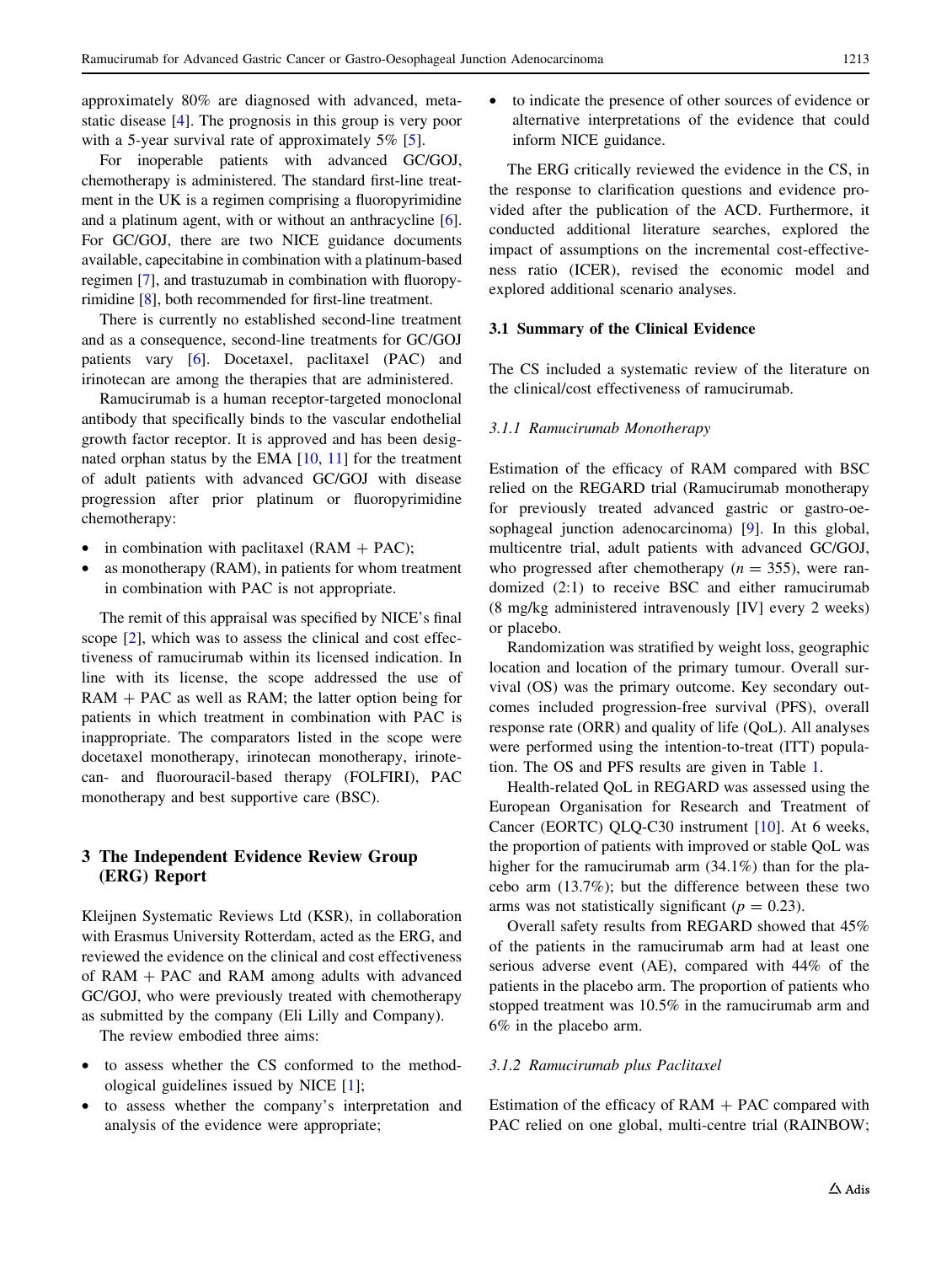<span id="page-3-0"></span>Table 1 OS and PFS results **Table 1** OS and PFS results  $M_{\text{e}}$  from the REGARD study

| Median OS RAM (months)  | Median OS BSC (months)          | HR (RAM vs BSC)              |
|-------------------------|---------------------------------|------------------------------|
| 5.2 (95% CI 4.4–5.7)    | 3.8 (95% CI 2.8–4.7)            | $0.776$ (95% CI 0.603-0.998) |
| Median PFS RAM (months) | Median PFS BSC (months)         | HR (RAM vs BSC)              |
| 2.1 (95% CI 1.5–2.7)    | 1.3 $(95\% \text{ CI} 1.3-1.4)$ | $0.483$ (95% CI 0.376-0.620) |

BSC Best supportive care, HR hazard ratio, OS overall survival, PFS progression-free survival, RAM ramucirumab monotherapy

## Table 2 OS and PFS results from the RAINBOW study

| Median OS $RAM + PAC$ (months)  | Median OS PAC (months)  | HR $(RAM + PAC \text{ vs } PAC)$ |
|---------------------------------|-------------------------|----------------------------------|
| 9.63 (95% CI 8.6–10.8)          | 7.36 (95% CI 6.3–8.4)   | 0.807 (95% CI 0.678-0.962)       |
| Median PFS $RAM + PAC$ (months) | Median PFS PAC (months) | HR $(RAM + PAC \text{ vs } PAC)$ |
| 4.4 (95% CI 4.2–5.3)            | 2.9 (95% CI 2.8–3.0)    | $0.635$ (95% CI 0.536-0.752)     |
|                                 |                         |                                  |

HR Hazard ratio, OS overall survival, PAC paclitaxel monotherapy, PFS progression-free survival,  $RAM + PAC$  ramucirumab combination therapy

Ramucirumab plus paclitaxel versus placebo plus paclitaxel in patients with previously treated advanced gastric or gastro-oesophageal junction adenocarcinoma) [\[11\]](#page-9-0), in which patients with advanced GC/GOJ who had disease progression after chemotherapy ( $n = 665$ ) were randomized (1:1) to receive RAM 8 mg/kg plus PAC 80 mg/kg, or placebo plus PAC 80 mg/kg administered IV. RAM was given every 2 weeks whereas PAC was given on Days 1, 8 and 15 of each 28-day cycle.

Randomization was stratified by geographic location, time to progression from the start of first-line chemotherapy  $( $6$  months or not) and disease measurability (mea$ surable or not). The primary outcome was OS, key secondary outcomes included PFS, ORR and QoL. All analyses were performed on the ITT population. The OS and PFS results are given in Table 2.

Health-related QoL in RAINBOW was also assessed using the EORTC QLQ-C30 instrument  $[10]$  $[10]$ . RAM  $+$  -PAC was associated with statistically significant improved outcomes for two symptom scales (i.e. emotional function and nausea and vomiting), compared with PAC.

A similar percentage of patients in both arms stopped treatment because of AEs  $(11.8\% \text{ in the RAM} + \text{PAC arm})$ and 11.3% in the PAC arm). The most frequently reported treatment-emergent serious AE was neutropenia, 54.4% in the RAM  $+$  PAC arm and 31.0% in the PAC arm.

## 3.1.3 Network Meta-Analysis (NMA)

The company carried out a NMA to compare the OS of  $RAM + PAC$  with BSC and docetaxel. The company identified 23 trials for inclusion in the systematic review; however, only the five trials listed in Table 3 were included in the NMA of OS. The other 18 trials (out of the identified Table 3 Trials that were included in the network meta-analysis

| Trial                          | Treatment arms          |  |
|--------------------------------|-------------------------|--|
| <b>RAINBOW</b> [11]            | $RAM + PAC$ vs PAC      |  |
| COUGAR-02 [13]                 | Docetaxel vs BSC        |  |
| Roy et al. $[14]$ <sup>a</sup> | Docetaxel vs irinotecan |  |
| Hironaka et al. [15]           | PAC vs irinotecan       |  |
| Thuss-Patience et al. [16]     | Irinotecan vs BSC       |  |
| Sym et al. $[12]$              | Irinotecan vs FOLFIRI   |  |
|                                |                         |  |

BSC Best supportive care, FOLFIRI fluorouracil-based therapy, PAC paclitaxel monotherapy,  $RAM + PAC$  ramucirumab combination therapy

<sup>a</sup> Roy et al. [[14](#page-9-0)] was included only in one of the sensitivity analyses, as it was not a phase III trial

23) were not included as they were considered to compare treatments that were not in the scope [\[2](#page-9-0)]. However, among these excluded studies, Sym et al. [\[12](#page-9-0)] compared irinotecan with FOLFIRI, both of which were listed as comparators in the scope. Upon request from the ERG, in the company's response to clarification letter, FOLFIRI was incorporated into the evidence network using Sym et al. [\[12](#page-9-0)].

The hazard ratio (HR) results from the OS NMA are given in Table [4](#page-4-0).

In order to compare the PFS of  $RAM + PAC$  with BSC and docetaxel, additional assumptions were needed since some studies did not report PFS HRs [\[13](#page-9-0), [14,](#page-9-0) [16\]](#page-9-0). Using the PFS HRs reported [\[9](#page-9-0), [11,](#page-9-0) [15](#page-9-0)] and assuming  $HR = 1$ (standard error  $[SE] = 0.01$ ) between RAM, irinotecan and docetaxel, the results from the NMA suggested that  $RAM + PAC$  was associated with a statistically significantly improved PFS compared with BSC (HR 0.27; 95% CI 0.14–0.53) and docetaxel (HR 0.56; 95% CI 0.41–0.76).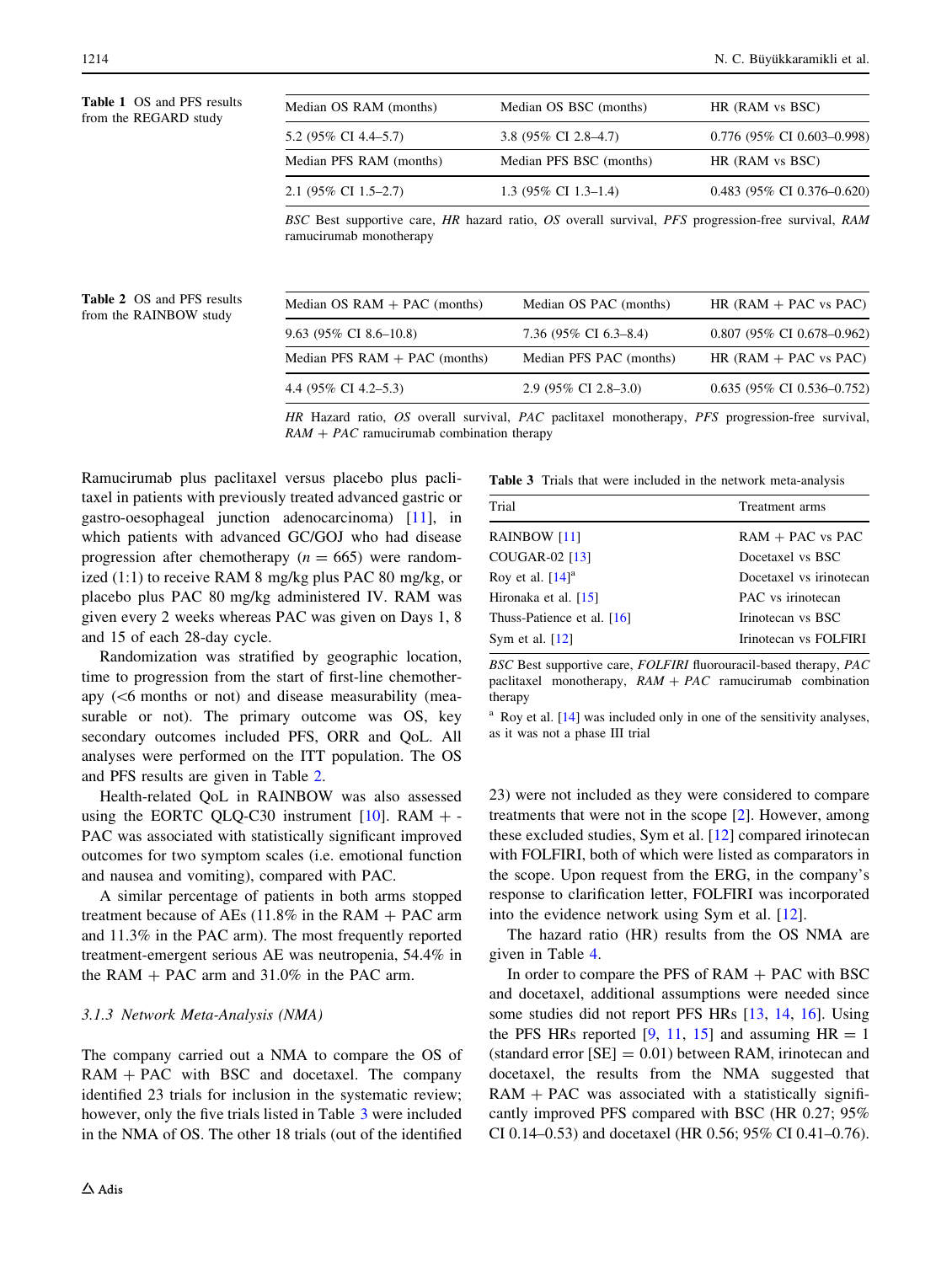<span id="page-4-0"></span>

|                                           | Hazard ratio $(95\% \text{ CI})$                 |                   |                   |                     |                   |
|-------------------------------------------|--------------------------------------------------|-------------------|-------------------|---------------------|-------------------|
|                                           | <b>BSC</b>                                       | Docetaxel         | <b>PAC</b>        | <i>Irinotecan</i>   | <b>FOLFIRI</b>    |
| $RAM + PAC$                               | $0.34(0.17-0.71)$                                | $0.51(0.23-1.13)$ | $0.81(0.68-0.96)$ | $0.71(0.52 - 0.99)$ | $0.86(0.45-1.65)$ |
| $\sim$ $\sim$ $\sim$ $\sim$ $\sim$ $\sim$ | <b><i><u><u><u><u></u>novent</u></u></u></i></b> | .                 |                   |                     |                   |

BSC Best supportive care, FOLFIRI fluorouracil-based therapy, PAC paclitaxel monotherapy,  $RAM + PAC$  ramucirumab combination therapy

## 3.2 Critique of the Clinical Evidence

#### 3.2.1 Ramucirumab Monotherapy

REGARD was deemed to be a good-quality randomized controlled trial. The uncertainty about long-term efficacy was considered to be small, because both OS and PFS data were mature.

In the final scope, RAM monotherapy was indicated for patients who were not suitable for PAC. However, in REGARD's eligibility criteria, nothing was mentioned on patients' suitability for PAC treatment. Therefore, the clinical evidence for ramucirumab monotherapy was not necessarily based on the indicated population (patients not suitable for PAC).

Furthermore, in the submission, the company assumed that if a patient is not suitable for PAC, s/he is not suitable for any other cytotoxic chemotherapy either. If this is plausible, the comparison of RAM versus BSC is in line with the NICE final scope. Otherwise, comparisons with cytotoxic chemotherapy other than PAC (i.e. docetaxel, irinotecan and FOLFIRI) should have been included.

An indirect comparison with docetaxel, using the COUGAR-02 [[13\]](#page-9-0) trial (Docetaxel versus active symptom control for refractory oesophagogastric adenocarcinoma), showed that the hazard ratio of OS of monotherapy ramucirumab versus docetaxel was not significantly different from 1 (HR 1.16; 95% CI 0.77–1.73).

#### 3.2.2 Ramucirumab Combination Therapy

RAINBOW was deemed to be a good-quality randomized controlled trial. Uncertainty about long-term efficacy was considered to be small, because both OS and PFS data were mature. There were few  $(n = 15)$  UK patients in the trial, in the region 1 stratum (includes patients from Europe, Israel, USA and Australia).

The ERG concluded that the NMA results should be interpreted with caution, due to considerable heterogeneity resulting from the inclusion of predominantly Asian studies (e.g. the Hironaka et al. [\[15](#page-9-0)] study was based only on Japanese patients). There are substantial differences between Asian and Western countries in terms of gastric cancer incidence, histology, screening and treatment approaches [[17–19\]](#page-10-0).

Furthermore, the study by Thuss-Patience et al. [\[16](#page-9-0)], which was included in the NMA, was underpowered  $(N = 40)$  since it was closed prematurely because of poor recruitment. The ERG also stated that the NMA would have been more reliable if the results from Roy et al. [\[14](#page-9-0)], which also included an irinotecan arm, were included in the base case.

#### 3.3 Summary of the Cost-Effectiveness Evidence

The company submitted two separate partitioned survival models to assess the cost effectiveness of RAM and  $RAM + PAC$ . The structures of both models were the same, comprising three states: pre-progression, post-progression and death. Patients entered the model in the preprogression state. The cycle length was 1 week, and halfcycle correction was applied. Lifetime horizon was used in both models. Both models adopted a National Health Service (NHS) perspective and costs and benefits were discounted at a rate of 3.5%.

The only comparator in the monotherapy economic model was BSC since the company claimed that people who are ineligible for PAC are not eligible for any cytotoxic chemotherapy.

The comparators in the combination therapy model were BSC and docetaxel. According to the company, a comparator was eligible for inclusion if it was used sufficiently (i.e. above an arbitrary threshold of 10% use). PAC was only included as a means of validating the model results by comparing model outcomes with the clinical evidence from RAINBOW.

Transition probabilities between the health states for either RAM or  $RAM + PAC$  were determined from parametric survival functions fitted to the OS and PFS data from the RAINBOW and REGARD trials. Transition probabilities for the comparators docetaxel and BSC were estimated using HRs from the NMA.

In the monotherapy model, the company used the gamma distribution to model OS and the interval-censored log-normal distribution to model PFS.

For the combination therapy model, the company used the OS Kaplan–Meier curve from RAINBOW until the end of the follow-up period and afterwards an exponential extrapolation was assumed. An interval censored Weibull distribution was chosen for PFS.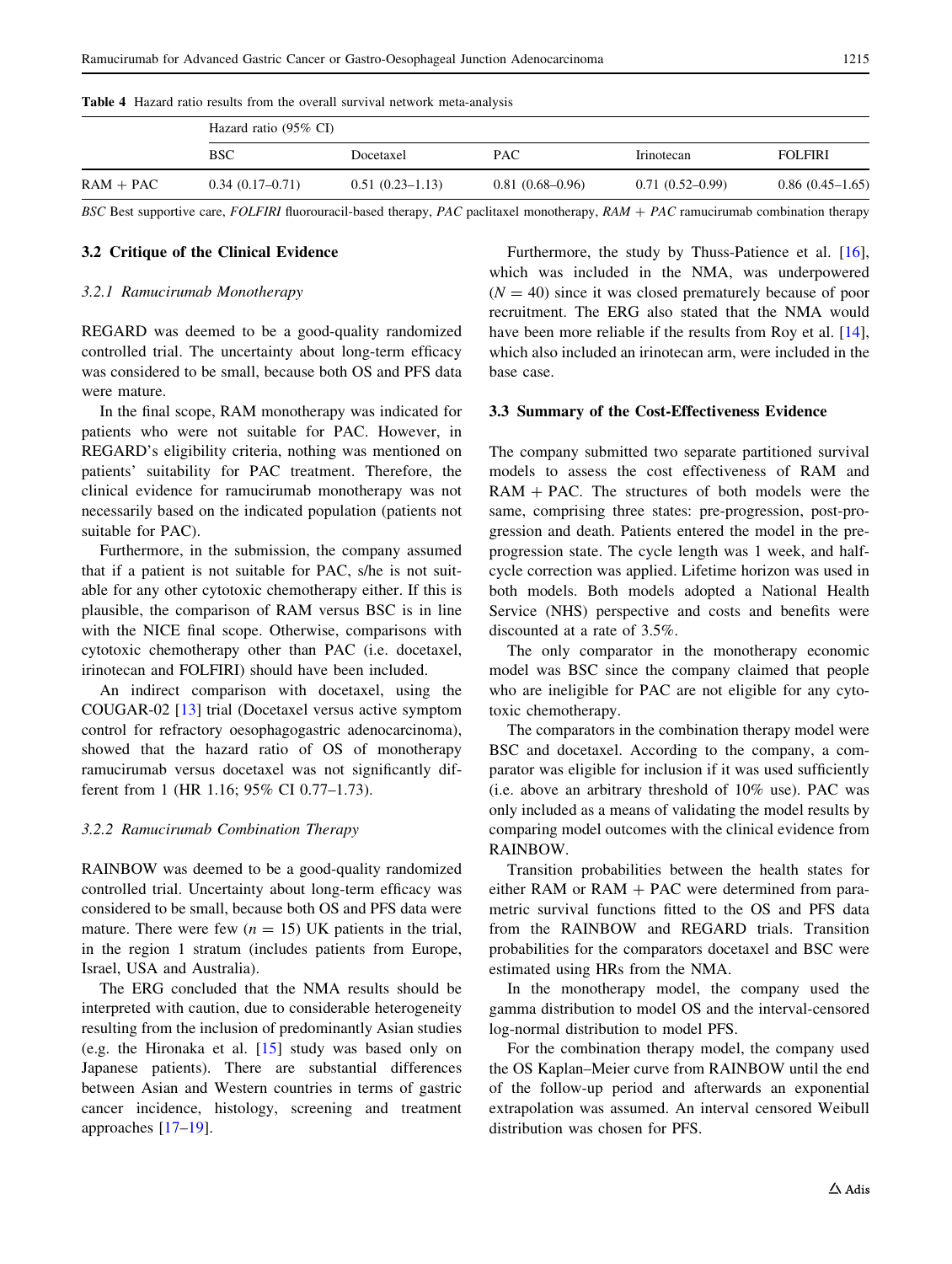Utility values for the pre-progression and the post-progression health states were derived from EQ-5D data from RAINBOW in both models. For the pre-progression state, the average utility of the patients at baseline was used, whereas for the post-progression state, the average utility of the patients who discontinued treatment due to progressive disease was utilized. According to the company, data from the monotherapy trial (REGARD) could not be used since only EORTC-QLQ-C-30 data were collected and post-baseline data was insufficient due to rapid disease progression in both arms.

Utility decrements were applied for AEs in both models. AEs were included based on grade (i.e. 3 and 4) and occurrence (i.e.  $>5\%$  in any of the relevant trials). Utility decrements were taken from the literature in other cancer areas [\[20–23](#page-10-0)]. Duration of AEs was taken from the NICE STA for pixantrone in non-Hodgkin's B cell lymphoma [\[24](#page-10-0)].

A utility increment was applied in the combination therapy model to the responders. For  $RAM + PAC$ , the ORR was taken from RAINBOW (27.9%). The company assumed the ORR for docetaxel was similar to PAC in RAINBOW (16.1%). Since ORR for BSC and RAM in REGARD was very low (2.6 and 3.4%), no response was assumed for BSC and RAM in the monotherapy model.

The costs included in the model were for drug acquisition, drug administration, monitoring/testing and follow-up care. All costs used in the model calculations were based on their 2014 values. The prices of generic chemotherapies were taken from the electronic market information tool (eMIT) [[25\]](#page-10-0). Non-generic drug prices were taken from the British National Formulary (BNF) [\[26](#page-10-0)]. The drug dosages, treatment durations and relative dose intensity data for RAM,  $RAM + PAC$  and docetaxel were derived from REGARD, RAINBOW and COUGAR-02 [\[27](#page-10-0)]. In the base case, drug wastage from open vials was assumed and premedication for  $RAM + PAC$  and  $DOC$  treatments were based on their summary of product characteristics. The cost components of BSC were identified from a review of hospital medical records [[6\]](#page-9-0). Drug administration costs were based on NHS reference costs.

Costs for tests and monitoring were based on expert opinion. Costs of grade 3 or 4 AEs were based on NHS reference costs. Hospitalization costs were based on trial data. It was assumed that only 12% of patients receive a third-line therapy and relevant costs (drug acquisition, administration and follow-up care) were applied in the first cycle after progression. Inflation-adjusted terminal care costs from Coyle et al. [\[23](#page-10-0)] were applied in the base case.

The base-case deterministic ICER for RAM versus BSC was £188,640 per QALY gained. Deterministic sensitivity analysis showed that the ICER was most sensitive to hospital admission rates, length of hospital stay, assumptions on vial waste and extrapolation of post-progression survival. Assuming a log-normal distribution (the distribution with a better fit using the goodness-of-fit diagnostic tests) instead of gamma distribution for OS reduced the ICER to £174,485 per QALY gained.

The base-case deterministic ICER for  $RAM + PAC$ versus BSC was £118,209 per QALY gained. The deterministic sensitivity analysis showed that the ICER was most sensitive to the assumptions surrounding source of drug prices (eMIT vs BNF), length of hospital stay, relative dose intensity and body surface area/weight. Assuming a Weibull distribution for OS gave similar results to the basecase analysis (£117,236 per QALY gained), whereas the log-logistic distribution reduced the ICER to £96,103 per QALY gained. In a scenario analysis, the OS, PFS and time on treatment were adjusted based on region 1 specific data, which led to similar ICER results.

#### 3.4 Critique of the Cost-Effectiveness Evidence

The ERG considered excluding comparators due to an arbitrary threshold (10%) not appropriate and found that treatments listed in the scope for the combination therapy model (PAC, irinotecan and FOLFIRI) should have been included. Furthermore, even under the 10% threshold rule, the ERG found that PAC should have been included since 10.5% of second-line GC/GOJ patients received PAC [\[6](#page-9-0)].

In general, the process for extrapolating survival curves was clear, but the choice of the survival regression model was not always consistent. It was also not clear which approach was followed for interval-censoring adjustments. In the model, mortality in the pre-progression state was neglected while calculating the number of 'newly progressed patients'. However, its impact on incremental results was expected to be low because further-line treatment costs, derived from the number of 'newly progressed patients', constitute a minor part of the total costs.

There were also some issues concerning the generalizability of results from RAINBOW and REGARD for UK patients. For instance, the ERG believed that region 1 data better reflects the UK population weight and body surface area for calculating the drug costs for  $RAM + PAC$ , as the whole RAINBOW population included a lot of patients from Asian countries, who had relatively lower weight and body surface areas.

Also, double counting of hospitalization costs was identified because, in addition to the modelled costs based on observed hospitalization rates, Health Resource Groups' codes referring to AEs in the model also included hospitalizations. In its response to the clarification letter, the company provided a scenario that reduced the rate of hospitalizations by an estimate of the proportion of hospitalizations due to AEs. The ERG used these adjusted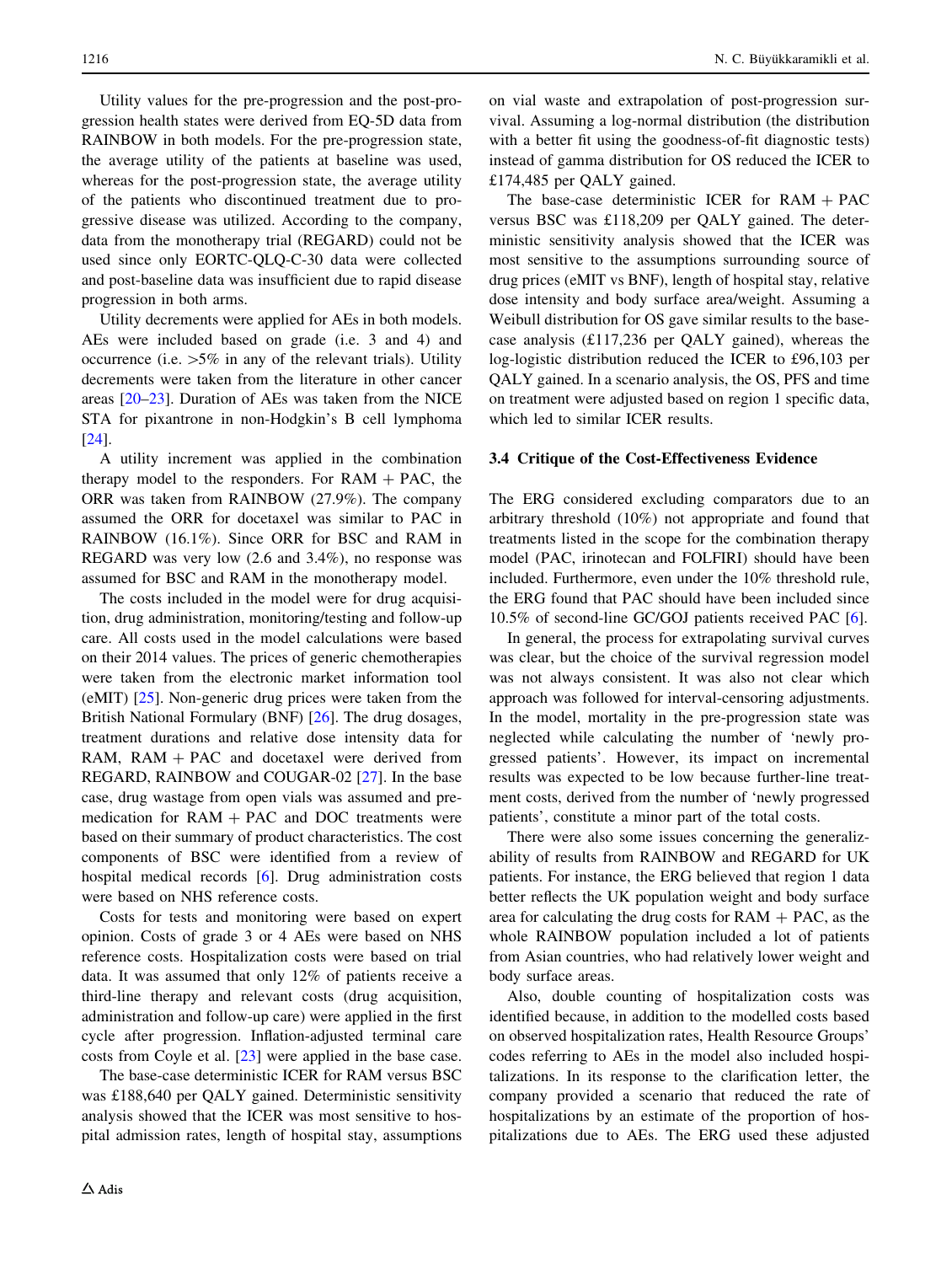hospitalization rates in its exploratory analyses for its base case. In addition, the ERG found a few minor programming errors in the original company model; correcting those had negligible impact on the ICER.

# 3.5 Additional Exploratory Analyses Conducted by the ERG

## 3.5.1 Additional Comparators

In exploratory analyses, the ERG included the comparators defined in the final scope for the combination therapy model. These analyses were presented using the company's base-case assumptions (except confirmed programming errors). The results of these exploratory analyses are presented in Table 5. They should be interpreted with caution because they relied on the NMA, which was associated with significant uncertainty as a result of heterogeneity between the studies.

## 3.5.2 ERG Base-Case and Scenario Analyses

The ERG base case included the adjustments listed in Table 6, and the results are given in Table 7. In addition, the ERG explored three different scenarios in the combination therapy model, as listed in Table [8.](#page-7-0)

#### 3.5.3 End-of-Life Considerations

NICE end-of-life (EOL) supplementary advice at the time applied in the following circumstances and when all criteria referred to in Table [9](#page-7-0) are satisfied.

For  $RAM + PAC$ , the company claimed that EOL criteria should be applied based on the mean additional survival in comparison with BSC (6.03 months) and docetaxel (4.13 months). However, the additional survival of  $RAM + PAC$  versus other comparators in the scope was 1.44 months for PAC, 2.27 months for irinotecan and 1.1 months for FOLFIRI. Therefore, the ERG argued the EOL criteria were not fulfilled.

Table 6 List of adjustments on company submission base case

No. Change on the company base case

- 1 Removal of programming errors (half cycle correction and docetaxel price calculations)
- 2 Weight/body surface area and treatment-specific hospital length of stay of patients based on region 1, not all patients in the trials
- 3 Correction of double counting for hospitalizations due to adverse events

Table 7 The results of the ERG and CS base-case ICERs (Cost per QALY gained)

|                           | ERG base-case<br><b>ICER</b> (per QALY<br>gained) $(f)$ | CS base-case<br><b>ICER</b> (per QALY<br>gained) $(f)$ |
|---------------------------|---------------------------------------------------------|--------------------------------------------------------|
| Monotherapy model         |                                                         |                                                        |
| RAM vs BSC                | 188,055                                                 | 188.640                                                |
| Combination therapy model |                                                         |                                                        |
| $RAM + PAC$ vs BSC        | 129.431                                                 | 118,209                                                |
| $RAM + PAC$ vs docetaxel  | 168.164                                                 | 148,769                                                |
| $RAM + PAC$ vs PAC        | 359.794                                                 | NΑ                                                     |

BSC Best supportive care, CS Company submission, ERG evidence review group, FOLFIRI fluorouracil-based therapy, ICER incremental cost-effectiveness ratio, NA not available, PAC paclitaxel monotherapy, QALY quality-adjusted life-year, RAM ramucirumab monotherapy,  $RAM + PAC$  ramucirumab combination therapy

## 3.6 Conclusions of the ERG Report

In REGARD, RAM was associated with a slightly higher OS and PFS compared with BSC, and RAINBOW showed more favourable OS and PFS results for  $RAM + PAC$  in comparison with PAC. The NMA suggested some gains in OS and PFS for  $RAM + PAC$  compared with BSC, and gains in PFS for  $RAM + PAC$  in comparison with docetaxel. The ERG considered that the results based on indirect comparisons should be interpreted with caution due to significant heterogeneity between studies. For instance,

Table 5 Pairwise base-case results for additional comparators compared with ramucirumab plus paclitaxel using the company's base-case assumptions<sup>a</sup>

| Intervention    |                |      |        | Comparator Incremental QALY Incremental cost $(f)$ ICER (per QALY gained) $(f)$ |
|-----------------|----------------|------|--------|---------------------------------------------------------------------------------|
| $RAM + PAC$ BSC |                | 0.33 | 39,584 | 118,174                                                                         |
|                 | Docetaxel      | 0.24 | 34.153 | 145,302                                                                         |
|                 | Irinotecan     | 0.15 | 31,238 | 213,015                                                                         |
|                 | <b>PAC</b>     | 0.1  | 26,790 | 273,657                                                                         |
|                 | <b>FOLFIRI</b> | 0.1  | 28,166 | 294,362                                                                         |
|                 |                |      |        |                                                                                 |

BSC Best supportive care, FOLFIRI fluorouracil-based therapy, ICER incremental cost-effectiveness ratio, PAC paclitaxel monotherapy, QALY quality-adjusted life-year,  $RAM + PAC$  ramucirumab combination therapy

<sup>a</sup> Company's base-case assumptions were used except for a corrected programming error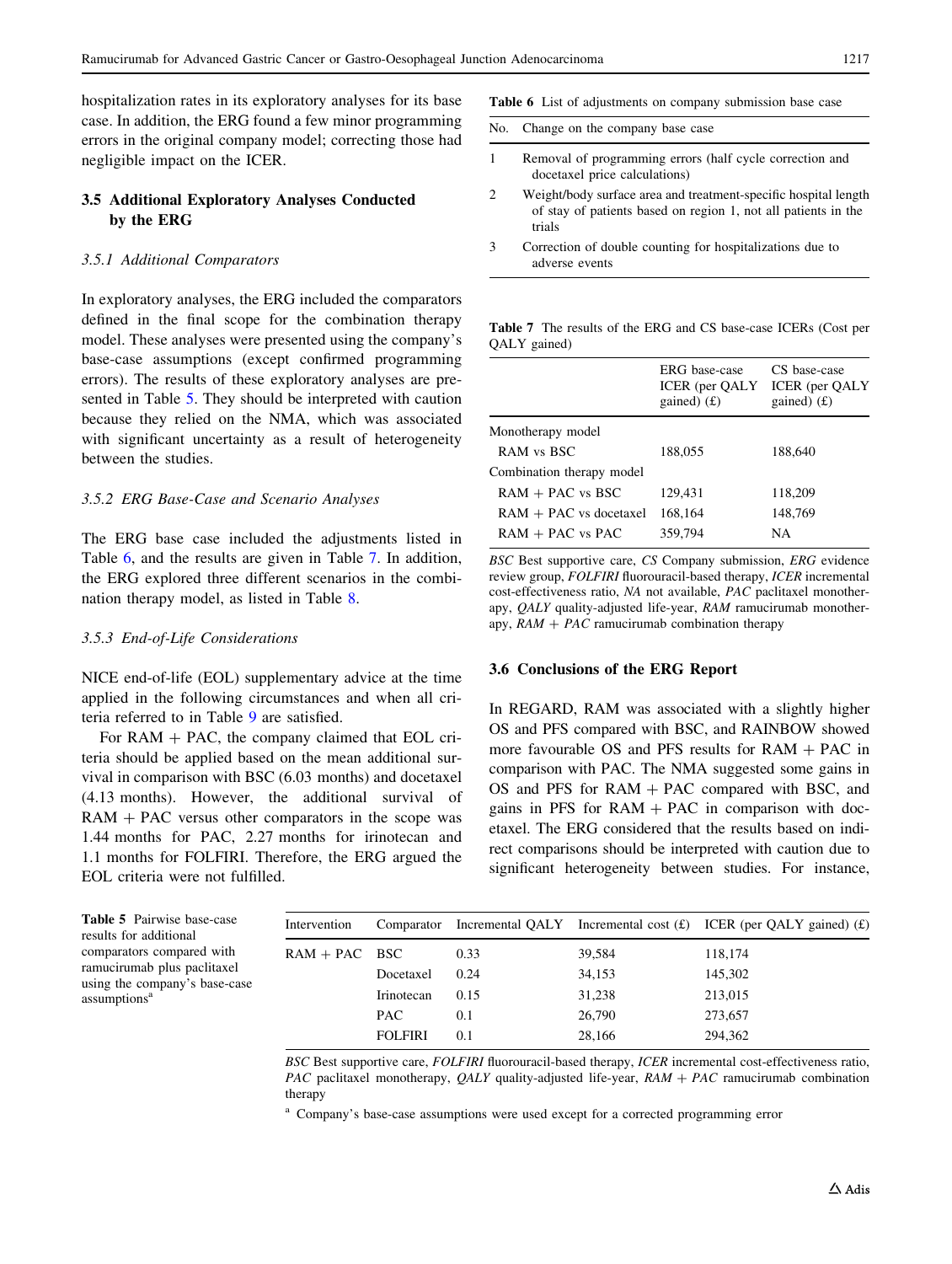<span id="page-7-0"></span>Table 8 Description and impact of the ERG scenarios

| Description of the ERG scenario                                                                                                                                                                           | Impact of the scenario                                                                                                                |
|-----------------------------------------------------------------------------------------------------------------------------------------------------------------------------------------------------------|---------------------------------------------------------------------------------------------------------------------------------------|
| Including the results from Roy et al. [14] to the OS NMA                                                                                                                                                  | Increase in ICER around £14,000 per QALY gained for $RAM + PAC$<br>vs BSC compared with the ERG base case                             |
| Using direct evidence from the RAINBOW trial and not NMA for the<br>efficacy data                                                                                                                         | ICER for $RAM + PAC$ compared with PAC increased from the ERG<br>base case of £359,794 per QALY gained to £392,108 per QALY<br>gained |
| Implementation of time-varying utility values that are directly derived<br>from the RAINBOW trial in the model, instead of a single, uniform<br>utility value for the pre-progression state in all cycles | This resulted in an ICER of £408,223 per QALY gained for<br>$RAM + PAC$ vs $PAC$                                                      |

BSC Best supportive care, ERG evidence review group, ICER incremental cost-effectiveness ratio, NMA network meta-analysis, OS overall survival, PAC paclitaxel monotherapy, QALY quality-adjusted life-year, RAM ramucirumab monotherapy, RAM + PAC ramucirumab combination therapy

Table 9 The end-of-life criteria for the National Institute for Health and Care Excellence (NICE)

The intervention offers an extension to life, normally of at least an additional 3 months, compared with current NHS treatment

The treatment is licensed or otherwise indicated for small patient populations (this criterion has subsequently been removed) [[28](#page-10-0)]

some studies were predominantly Asian, and the histology and treatment pattern of gastric cancer between Western patients and Asian patients might be very different [\[17–19](#page-10-0)].

By correcting issues in the model and changing a few input parameters, a new ERG base case was defined for both monotherapy and combination therapy models. The ERG conducted some exploratory analyses in which additional comparators from the NICE scope were included. Furthermore, additional scenario analyses were conducted in the combination therapy model. In all analyses, the ICER of  $RAM + PAC$  or  $RAM$  compared with any one of the comparators was never below £90,000 per QALY gained. Similarly, the probability of  $RAM + PAC$  or  $RAM$ becoming the most cost-effective therapy was negligible for thresholds below £100,000 per QALY gained in all analyses.

In order to improve the robustness of the health economic results for the UK, a direct comparison of RAM and  $RAM + PAC$  with all of the relevant comparators among a predominantly western patient population would be necessary. In addition, QoL data for RAM monotherapy and for comparators among the targeted population (i.e. patients ineligible for PAC combination therapy) would reduce the uncertainty around utilities.

Nevertheless, regardless of any problems with the evidence and the model, the ICERs from even the company base case far exceeded the usual threshold of £20,000 to

£30,000 per QALY gained and even the EOL threshold of £50,000 per QALY gained.

## 3.6.1 Key Methodological Issues

For many of the key cost-related inputs (i.e. body weight, hospitalization rate, length of stay, etc.), data from all patients in the REGARD and RAINBOW trials were used, but average estimates from these trials may not be generalizable to the UK population as the body weight/surface as well as the gastric cancer histology and treatment patterns in the Asian population might differ from those in the Western population [\[17–19](#page-10-0)].

If direct comparisons based on phase III randomized controlled trials for all relevant comparators from the scope are not available, STAs often rely on indirect treatment comparisons. As was the case in this STA, sometimes these analyses involve assumptions that are not evidence based (e.g. assuming PFS  $HR = 1$  for RAM vs docetaxel). Also, this STA revealed that decisions regarding exclusion of trials, (e.g. Roy et al. [\[14](#page-9-0)]) might influence outcomes substantially. Finally, results of indirect treatment comparisons should be interpreted with extreme caution if these are obtained by pooling data from heterogeneous trials.

# 4 National Institute for Health and Care Excellence Guidance

## 4.1 Preliminary Guidance

The Committee considered the company's decision problem, and noted that it was in line with the NICE scope, with the exception of the choice of comparators.

While BSC would be the only comparator for RAM, the Committee concluded that for people for whom

Short life expectancy, normally \24 months on current National Health Service (NHS) treatment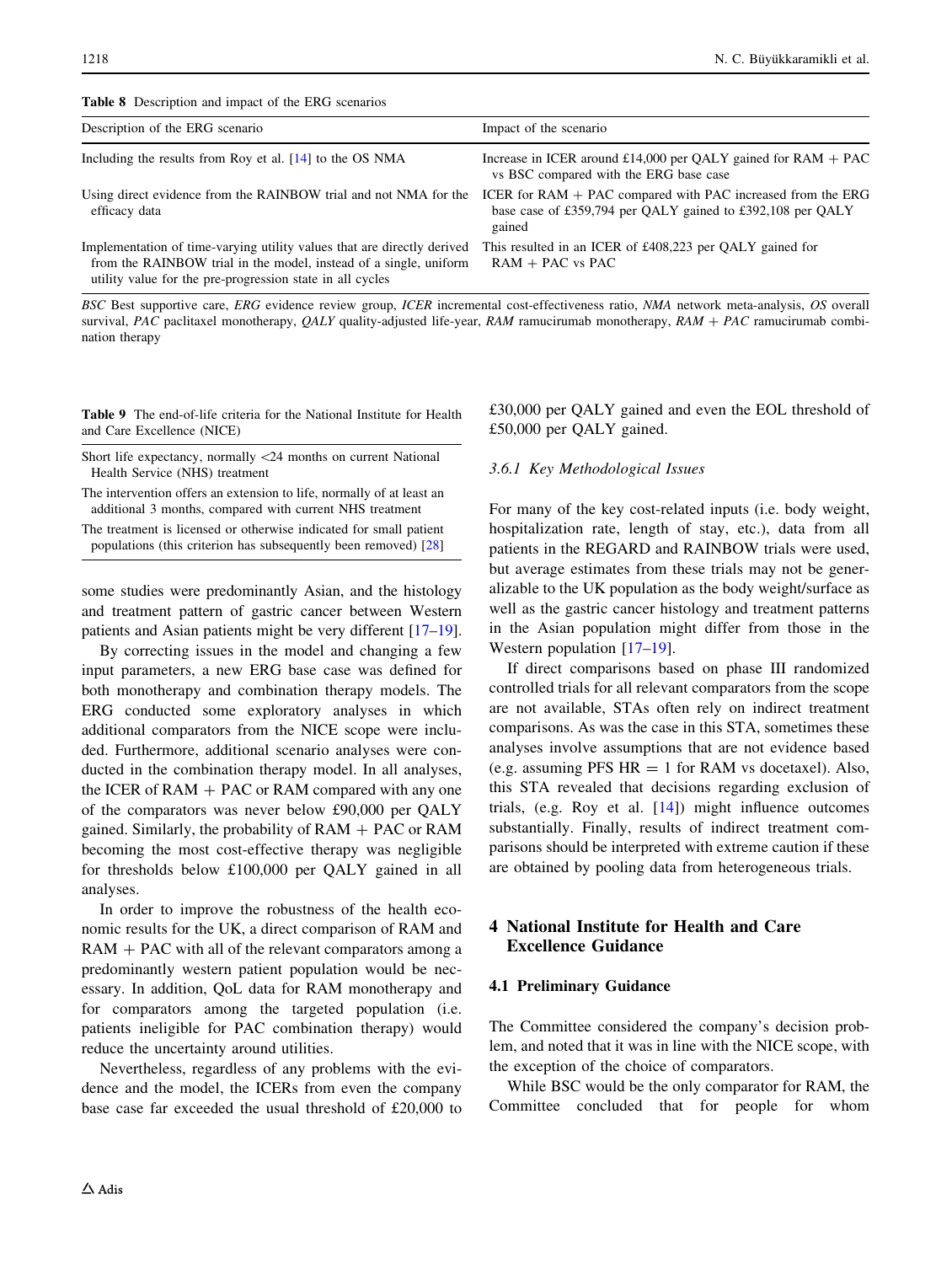$RAM + PAC$  is appropriate, PAC and docetaxel are both relevant comparators.

The Committee concluded that the REGARD and RAINBOW trials formed suitable evidence on which it could base its decision on the clinical efficacy of RAM and  $RAM + PAC.$ 

For combination therapy, the Committee considered that there was no reason to use the NMA results, rather than using relevant head-to-head data from a good-quality, international, randomized controlled trial (RAINBOW) with mature OS and PFS data.

For cost effectiveness, the Committee agreed with the error corrections and adjustments carried out by the ERG to use region 1 data for body surface area and body weight, to correct for double counting of hospitalizations, and to adjust length of hospitalization stay for region 1. It concluded that the model submitted by the company was robust and suitable for the purposes of its decision making and that the ERG's suggested amendments to the model were appropriate.

The Committee considered the most robust analysis was the ERG's exploratory analysis, which used RAINBOW trial data for  $RAM + PAC$  compared with PAC, and used time-varying utility values from RAINBOW, collected during the pre-progression period. This analysis provided the most plausible ICER of  $RAM + PAC$  versus PAC for people with GC/GOJ for whom treatment in combination with cytotoxic chemotherapy is appropriate: £408,200 per QALY gained (with incremental costs of £35,100 and incremental QALYs of 0.09).

The Committee concluded that the most plausible ICER for people with GC/GOJ adenocarcinoma for whom further cytotoxic chemotherapy is not appropriate (i.e. RAM vs BSC) was £188,100 per QALY gained (representing incremental costs of £22,500 and incremental QALYs of 0.12).

According to the Committee, EOL criteria were not met, and the overall conclusion was that, for the treatment of adults with advanced GC/GOJ adenocarcinoma with disease progression after platinum and fluoropyrimidine chemotherapy, neither  $RAM + PAC$  nor  $RAM$  (where paclitaxel is not appropriate) were a cost-effective use of NHS resources at the usual range of ICERs (£20,000– £30,000 per QALY gained).

## 4.2 Response to the Preliminary Guidance

The response of the company to the ACD first focused on the unwarranted variation and inequity in the provision of second-line GC/GOJ treatments in clinical practice, which might be aggravated by the lack of a licensed second-line treatment. Secondly, the company expressed that the weaknesses of the NMA were overestimated (arguing that the Thuss-Patience et al. study [[16\]](#page-9-0) should be considered as systematically unbiased, and that the Hironaka et al. study [\[15](#page-9-0)] results are transferable to the UK), and that the NMA results should be considered sufficiently plausible to permit its use. Thirdly, concerning the comparators, the company did not agree with the Committee's decision that the comparison of PAC with  $RAM + PAC$  based on RAIN-BOW data provided a good basis for assessing the EOL criteria and the most plausible ICER estimates, because the company considered BSC and docetaxel were more relevant and commonly used comparators. Finally, the company discussed a number of potential factual inaccuracies and inconsistencies, which were clarified before the final guidance.

## 4.3 Final Guidance

The Committee considered the comments raised by the company in its response to the ACD. However, this did not lead to any change in the ACD and the Committee concluded that RAM or  $RAM + PAC$  could not be recommended within the market authorization.

# 5 Conclusions

This appraisal demonstrated that the selection of the relevant comparators is crucial and might have a substantial impact on the ICER. Even though the comparators were identified in the scope, the company and the decision maker had different views on the relevance of some of the comparators for the inclusion in the cost-effectiveness analysis.

Similarly, the inclusion of available evidence for the NMA is another crucial decision that may have a considerable impact on ICER, and different parties may have differing views on this decision as well.

Another important issue is the generalizability of the evidence to the UK patient population. This STA showed that when differences are expected between the UK population and the population on which the evidence is built (e.g. weight/body surface area, histology and treatment patterns of the Asian patients), it might be important to adapt these analyses for the UK.

Finally, this appraisal shows that decision makers may prefer to base their decision on direct evidence rather than indirect evidence, especially if the latter has the potential to be heterogeneous and biased.

Despite these differing opinions between the company and decision maker, in all of the analyses from the company and the ERG, ICERs of monotherapy and combination therapy were always far above the currently accepted thresholds. This review described a STA process without a patient access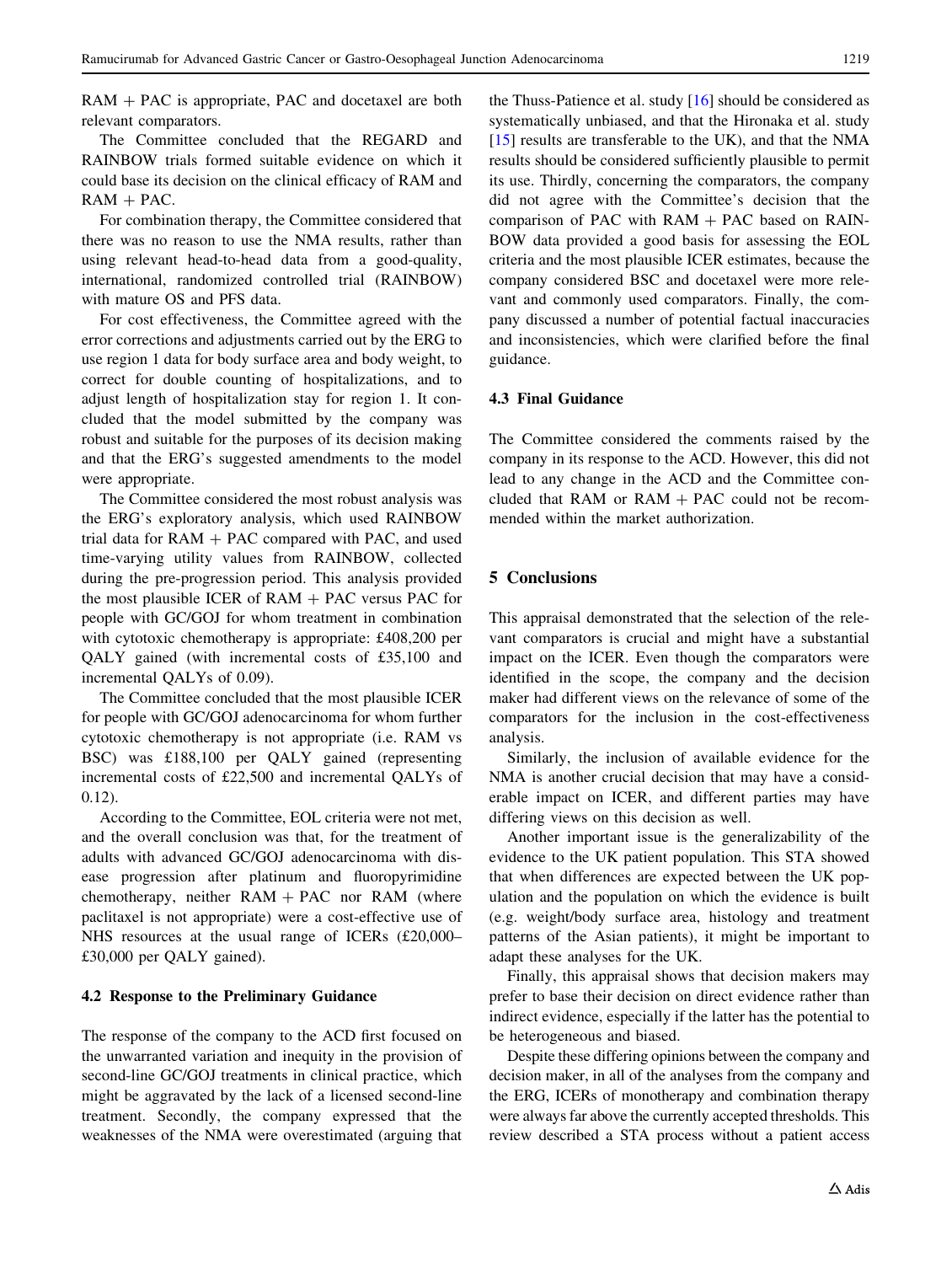<span id="page-9-0"></span>scheme (PAS), with unacceptably high ICERs, even in the best-case scenarios of the company. In the case of no PAS, if the best-case scenario from the company is not within the reach of an acceptable cost-effectiveness ratio, one may wonder to what extent the current STA process, in its full scale, is a cost-effective way of spending NHS resources.

Author Contributions Nasuh C. Büyükkaramikli acted as a health economist on this assessment, critiqued the manufacturer's economic evaluation, wrote the manuscript and acted as overall guarantor for the overall content of this article. Hedwig M. Blommestein and Nigel Armstrong acted as health economists on this assessment, critiqued the manufacturer's economic evaluation and contributed to the writing of the article. Rob Riemsma acted as project lead and systematic reviewer on this assessment, critiqued the clinical effectiveness methods and evidence. Maiwenn J. Al acted as health economic project lead and critiqued the manufacturer's economic evaluation. Fiona Clay acted as systematic reviewer and critiqued the clinical effectiveness methods and evidence. Gill Worthy acted as statistician and critiqued the analyses in the manufacturer's submission. Janine Ross critiqued the search methods in the submission. Hans Severens and Jos Kleijnen critiqued the manufacturer's definition of the decision problem and their description of the underlying health problem and current service provision. All authors contributed to the conception and planning of the work, and critically revised and approved the final submitted version of the manuscript. This summary has not been externally reviewed by PharmacoEconomics.

## Compliance with Ethical Standards

Funding This project was funded by the National Institute for Health Research (NIHR) Health Technology Assessment (HTA) Program (project number 14/177/03 STA) [see the HTA program website for further information—http://www.hta.ac.uk]. This summary of the ERG report was compiled after the AC's review. The views and opinions expressed are the authors' and do not necessarily reflect those of the HTA Programme, NICE, NIHR, NHS, or the Department of Health.

Conflicts of interest Nasuh C. Büyükkaramikli, Hedwig M. Blommestein, Rob Riemsma, Nigel Armstrong, Fiona. J. Clay, Janine Ross, Gill Worthy, Johan Severens, Jos Kleijnen and Maiwenn J. Al have no conflicts of interest that are relevant to the content of this review.

Open Access This article is distributed under the terms of the Creative Commons Attribution-NonCommercial 4.0 International License (http://creativecommons.org/licenses/by-nc/4.0/), which permits any noncommercial use, distribution, and reproduction in any medium, provided you give appropriate credit to the original author(s) and the source, provide a link to the Creative Commons license, and indicate if changes were made.

## References

1. NICE. Guide to the single technology appraisal process, London, 2015. [Online]. [https://www.nice.org.uk/process/pmg24/](https://www.nice.org.uk/process/pmg24/resources/single-technology-appraisal-user-guide-for-company-evidence-submission-template-pdf-72286715419333) [resources/single-technology-appraisal-user-guide-for-company](https://www.nice.org.uk/process/pmg24/resources/single-technology-appraisal-user-guide-for-company-evidence-submission-template-pdf-72286715419333)[evidence-submission-template-pdf-72286715419333](https://www.nice.org.uk/process/pmg24/resources/single-technology-appraisal-user-guide-for-company-evidence-submission-template-pdf-72286715419333). Accessed 08 Aug 2016.

- 2. NICE. Gastric cancer (metastatic)—ramucirumab (after chemotherapy) [ID741], NICE technology appraisal guidance [TA378], London, 2016. [Online]. [https://www.nice.org.uk/](https://www.nice.org.uk/guidance/indevelopment/gid-tag500) [guidance/indevelopment/gid-tag500.](https://www.nice.org.uk/guidance/indevelopment/gid-tag500)Accessed 08 Aug 2016.
- 3. ONS. Cancer Registration Statistics, London, 2012. [Online]. [https://www.ons.gov.uk/peoplepopulationandcommunity/healthand](https://www.ons.gov.uk/peoplepopulationandcommunity/healthandsocialcare/conditionsanddiseases/bulletins/cancerregistrationstatisticsengland/2014-06-19%23results) [socialcare/conditionsanddiseases/bulletins/cancerregistrationstatistic](https://www.ons.gov.uk/peoplepopulationandcommunity/healthandsocialcare/conditionsanddiseases/bulletins/cancerregistrationstatisticsengland/2014-06-19%23results) [sengland/2014-06-19#results.](https://www.ons.gov.uk/peoplepopulationandcommunity/healthandsocialcare/conditionsanddiseases/bulletins/cancerregistrationstatisticsengland/2014-06-19%23results) Accessed 06 June 2017.
- 4. Cancer Research UK. Stomach Cancer Incidence Statistics, Cancer Research UK, 2012. [Online]. [http://www.cancerre](http://www.cancerresearchuk.org/health-professional/cancer-statistics/statistics-by-cancer-type/stomach-cancer/incidence) [searchuk.org/health-professional/cancer-statistics/statistics-by](http://www.cancerresearchuk.org/health-professional/cancer-statistics/statistics-by-cancer-type/stomach-cancer/incidence)[cancer-type/stomach-cancer/incidence.](http://www.cancerresearchuk.org/health-professional/cancer-statistics/statistics-by-cancer-type/stomach-cancer/incidence) Accessed 08 Aug 2016.
- 5. Cancer Research UK, Stomach Cancer Mortality Statistics. Cancer Research UK, 2012. [Online]. [http://www.cancerresearchuk.org/](http://www.cancerresearchuk.org/health-professional/cancer-statistics/statistics-by-cancer-type/stomach-cancer/mortality) [health-professional/cancer-statistics/statistics-by-cancer-type/](http://www.cancerresearchuk.org/health-professional/cancer-statistics/statistics-by-cancer-type/stomach-cancer/mortality) [stomach-cancer/mortality.](http://www.cancerresearchuk.org/health-professional/cancer-statistics/statistics-by-cancer-type/stomach-cancer/mortality) Accessed 08 Aug 2016.
- 6. Liepa AM et al. Real-world treatment patterns of previously treated advanced gastric and gastroesophageal junction adenocarcinoma (GC) in the United Kingdom (UK). In: Gastrointestinal Cancers Symposium, 2015.
- 7. NICE. Capecitabine for the Treatment of Advanced Gastric Cancer (TA 191), London, 2010. [Online]. [https://www.nice.org.](https://www.nice.org.uk/Guidance/ta191) [uk/Guidance/ta191](https://www.nice.org.uk/Guidance/ta191). Accessed 08 Aug 2016.
- 8. NICE. Trastuzumab for the treatment of HER2-positive metastatic gastric cancer, London, 2010. [Online]. [https://www.nice.](https://www.nice.org.uk/guidance/TA208) [org.uk/guidance/TA208](https://www.nice.org.uk/guidance/TA208). Accessed 08 Aug 2016.
- 9. Fuchs CS, et al. Ramucirumab monotherapy for previously treated advanced gastric or gastro-oesophageal junction adenocarcinoma (REGARD): an international, randomised, multicentre, placebo-controlled, phase 3 trial. Lancet. 2014;383(9911):31–9.
- 10. Aaronson NK, et al. The European Organization for Research and Treatment of Cancer QLQ-C30: a quality-of-life instrument for use in international clinical trials in oncology. J Natl Cancer Inst. 1993;85(5):365–76.
- 11. Wilke H, et al. Ramucirumab plus paclitaxel versus placebo plus paclitaxel in patients with previously treated advanced gastric or gastro-oesophageal junction adenocarcinoma (RAINBOW): a double-blind, randomised phase 3 trial. Lancet Oncol. 2014;15(11):1224–35.
- 12. Sym SJ, et al. A randomized phase II study of biweekly irinotecan monotherapy or a combination of irinotecan plus 5-fluorouracil/leucovorin (mFOLFIRI) in patients with metastatic gastric adenocarcinoma refractory to or progressive after first-line chemotherapy. Cancer Chemother Pharmacol. 2013;71(2):481–8.
- 13. Ford HER, et al. Docetaxel versus active symptom control for refractory oesophagogastric adenocarcinoma (COUGAR-02): an open-label, phase 3 randomised controlled trial. Lancet Oncol. 2014;15(1):78–86.
- 14. Roy AC, et al. A randomized phase II study of PEP02 (MM-398), irinotecan or docetaxel as a second-line therapy in patients with locally advanced or metastatic gastric or gastro-oesophageal junction adenocarcinoma. Ann Oncol. 2013;24(6):1567–73.
- 15. Hironaka S, et al. Randomized, open-label, phase III study comparing irinotecan with paclitaxel in patients with advanced gastric cancer without severe peritoneal metastasis after failure of prior combination chemotherapy using fluoropyrimidine plus platinum: WJOG 4007 Tria. J Clin Oncol. 2013;31(35):4438–44.
- 16. Thuss-Patience PC, et al. Survival advantage for irinotecan versus best supportive care as second-line chemotherapy in gastric cancer—a randomised phase III study of the Arbeitsgemeinschaft Internistische Onkologie (AIO). Eur J Cancer. 2011;47(15): 2306–14.